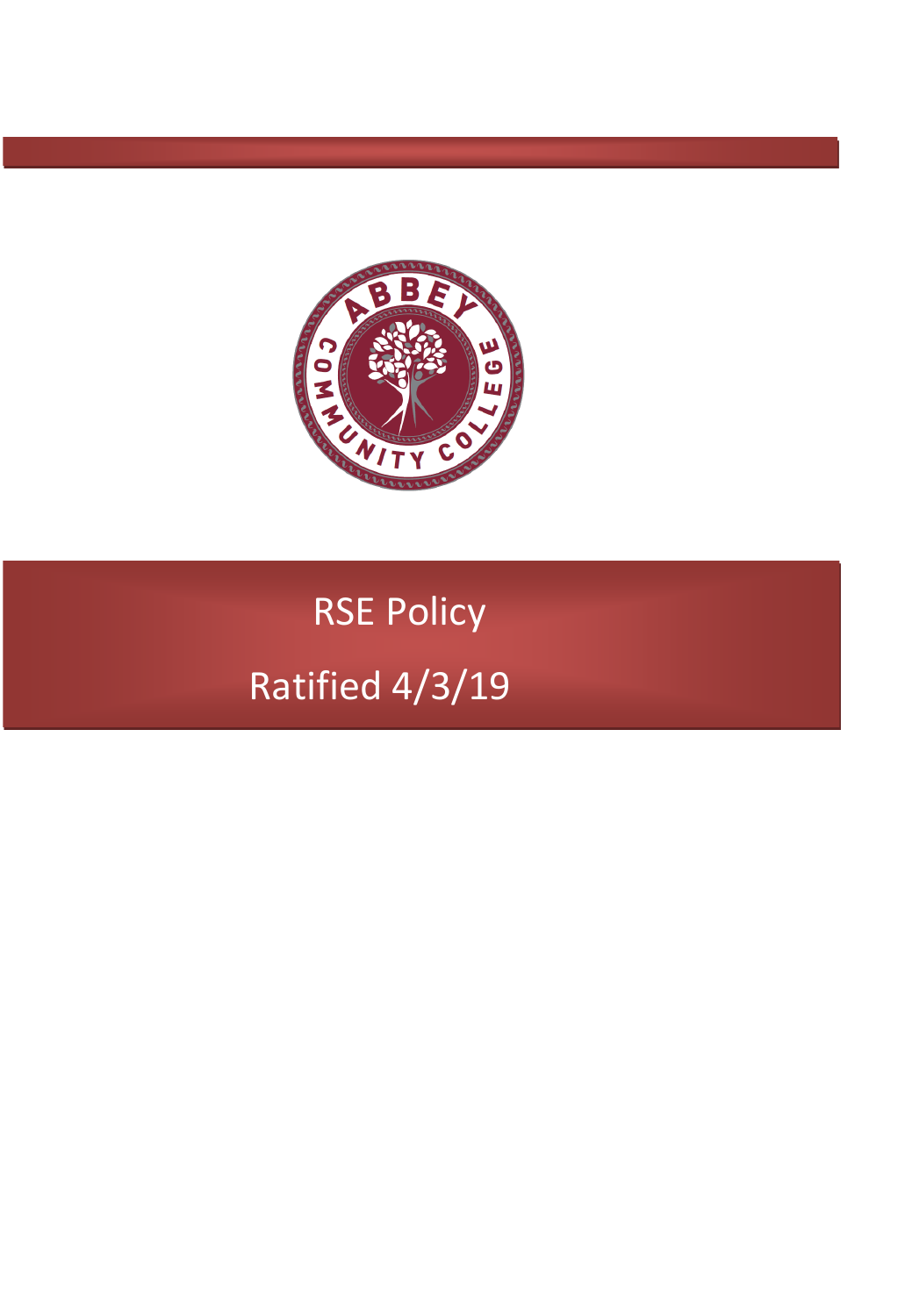## **Introduction**

As an inclusive, caring and child centred school **Abbey Community College** enhances and supports the personal, social and academic development of each individual student in all aspects of College life.

The delivery of RSE is essential to the school moto; 'Believe, Achieve, Succeed.' The purpose of the RSE programme is to enhance the overall personal, social and moral development of young people which will support them to succeed. 'The delivery of Relationships and Sexuality Education contributes to 'promoting pupils' personal growth and development and in supporting their academic achievement' (ETI, 2011, page 22) At Abbey Community College we aim to foster self-esteem, a sense of moral responsibility, and the skills to make informed choices and discussions. The delivery of this programme should be within a framework of mutual trust and respect, allowing students to discuss their concerns with their teacher.

## **Why RSE is important**

Why Relationships and Sexuality Education is important:

- Respects the rights of children and young people (UNCRC 1989)
- Promotes a better understanding of diversity and inclusion
- Helps young people keep themselves safer in the digital world
- Helps young people to recognise and challenge inappropriate behaviour and touch
- Provides reliable, accurate and age-appropriate information

Young people regularly contact organisations such as Child Line as they lack basic knowledge on issues such as sexual health, puberty, pregnancy and relationships. NSPCC evidence suggests that young people feel that they are not obtaining such information in school (Wanless, 2013). Young people should have access to reliable, accurate and relevant information which reflects their age and maturity. All young people, including those with minority needs, must also know where to access a range of services if they need help or support.

Relationships and Sexuality Education provides opportunities for young people to critically evaluate the information they are bombarded with today, particularly the often distorted and inaccurate information about sex and relationships they are exposed to from their peers and social media. Relationships and Sexuality Education can lead to young people making informed choices and decisions by providing opportunities for them to examine their own values and attitudes in the light of those held by others. A deeper understanding of their own personal values and beliefs can help young people to clarify why they think and behave as they do, separate fact from fiction, recognise prejudice, and respect the views, emotions and feelings of others. (CCEA 2015)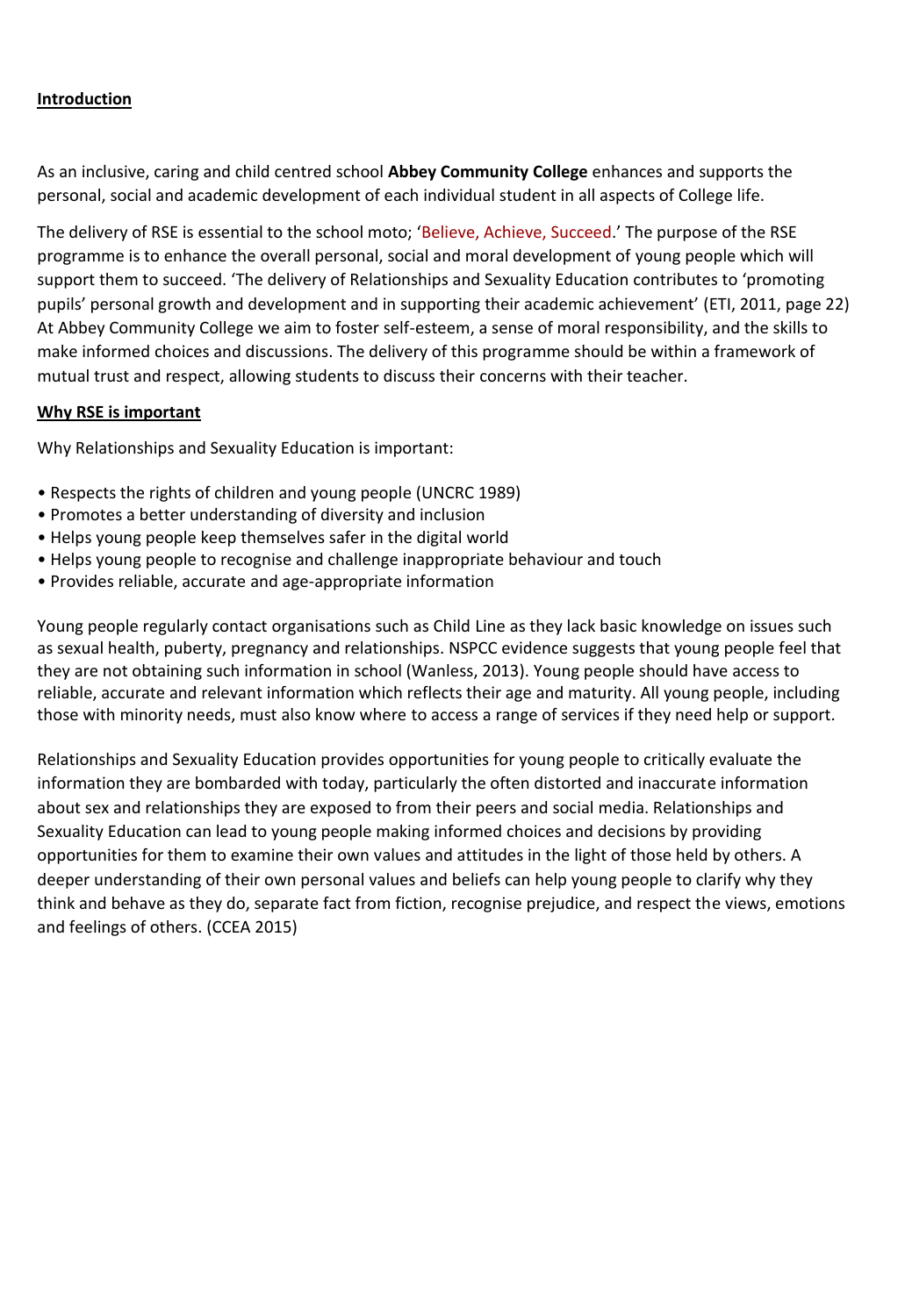## **Policy Development**

The formation of an RSE policy is essential to:

- Promote shared vision of RSE across the school
- Show how RSE complements and supports other aspects of school life
- Establishes consistent standards and practices in the delivery of RSE
- Creates a framework for wider curriculum development and review
- Provides a foundation for the monitoring and evaluating of RSE provision
- Promotes school self-evaluation and improvement (CCEA 2015)

This policy was drawn up in consultation with parent, pupils, and staff before being ratified by the Board of Governors.

## **Aims**

The aim of the RSE programme is to enhance the overall personal, social and moral development of students. This is at the core of 'Achieve, Believe, Succeed.'

The development of this policy aims to:

- Promote a shared vision of Relationships and Sexuality Education across the school;
- Show how Relationships and Sexuality Education compliments and supports other aspects of school life;
- Establish consistent standards and practices in the delivery of Relationships and Sexuality Education;
- Create a framework for wider curriculum development and review;
- Provide a foundation for the monitoring and evaluating of Relationships and Sexuality Education provision; and
- Prepare for inspection and help to promote school self-evaluation and improvement.

# **Objectives of the RSE Curriculum**

The RSE curriculum as part of the statutory minimum entitlement for personal development should ensure that pupils are given worthwhile experiences which enable them to explore:

- Self-esteem, self-confidence, and to develop as individuals
- Their own and others feelings and emotions
- Strategies to promote personal safety and health and resist various forms of abuse
- Relationships with friends and families, valuing them as a source of love and mutual support
- The similarities and differences between people
- Dignity, uniqueness, wellbeing and sense of responsibility for themselves and others
- Differing family structures and patterns
- Strategies to make decisions solve problems and implement actions
- Growth and change and understand that their developing sexuality is an important aspect of selfidentity
- The development of personal and inter-personal skills including communication and social interaction, in order to help establish and sustain healthy relationships
- The use of appropriate vocabulary to discuss feelings, sexuality, growth and development
- The physical, social and emotional changes which occur during puberty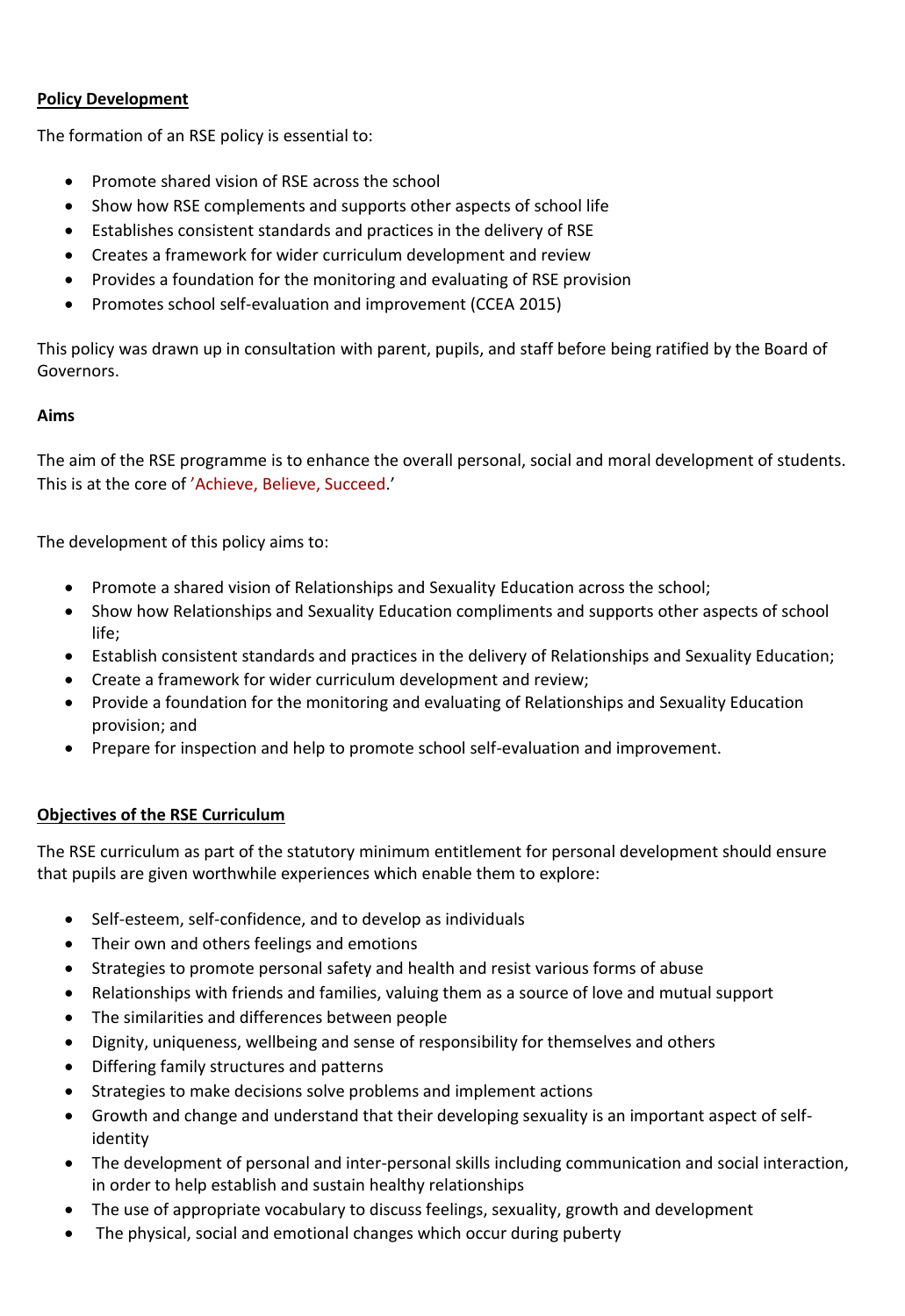- How babies are conceived, grow and are born.
- The impact of internal and external influences, such as peer pressure and conflict management, on lifestyle and decision making
- Sexual development and identity including aspects of sexuality such as gender roles, stereotyping and cultural influences

## **Implementation**

## **The Role of the RSE Co-ordinator:**

The RSE Co-ordinator is the member of staff appointed to be responsible for co-ordinating all issues related to the RSE policy, the Department of Education specifications and the programme designed for the pupils of Abbey Community Collegel. This individual will be skilled in delivering personal development programmes and committed to the aims and objectives of RSE. The RSE Co-ordinator's role includes:

## **Staff Training**

Staff training will be organised by the RSE Co-coordinator and will include:

2-day training RSE

We believe that all staff at Abbey Community College have a collective responsibility to ensure RSE is part of the fabric of our curriculum.

#### **Methodology**

An RSE programme is about more than imparting factual information. It also aims to develop personal and social skills, and clarify attitudes and values within a moral framework. RSE seeks to promote behaviour which will allow pupils to take increasing responsibility for them, as they grow and develop. Teaching methods which involve pupils actively in the process of their own learning is most beneficial

## **Cross curricular approach**

**Specific Issues for Consideration** - A curriculum audit was carried out across all subjects to ascertain what is being covered within each subject area.

## **Equal Opportunities**

All pupils have a right to an education which adequately prepares them for adult life, regardless of their age, gender, culture, sexual orientation, disability status, religion or social class.

"Children/young people with special educational needs have the same rights and needs as all pupils but the content and delivery of the RSE programme will be different and tailored to pupils' needs in terms of content, methodology and resources used." (Guidance for Primary/Post-Primary Schools, CCEA 2015 pages16/19)

#### **Sexual Orientation**

All pupils have the right to learn in a safe environment, to be treated with respect and dignity and not be treated any less favourably, or isolated in any way on the grounds of their actual perceived sexual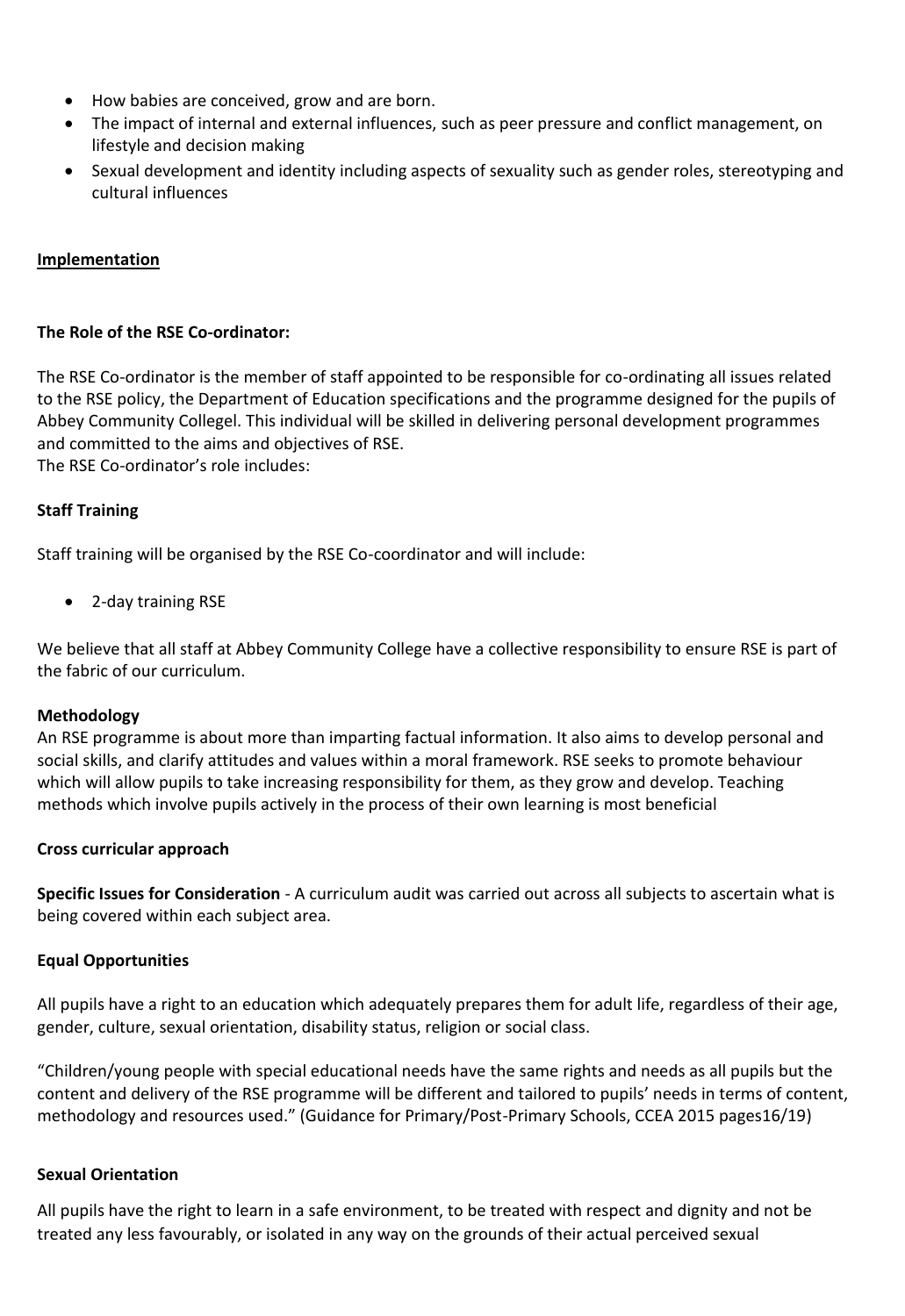orientation. Antagonism/bullying or other forms of abuse against pupils will not be tolerated by the school. Respect for all people regardless of sexual orientation will be promoted in line with the school ethos. Pupils should have the right to hold different views/lifestyles in a peaceful manner.

# **Confidentiality and Child Protection**

Abbey Community College follows the advice and guidance of CCEA 2015 which states:

The provision of effective Relationships and Sexuality Education can play a key role in meeting schools' child protection/safeguarding obligations. Schools have the responsibility to develop appropriate policies and practices which safeguard and keep young people from harm. They must ensure that they can identify pupils who are 'at risk' so that they can provide the appropriate support. A study revealed that 62 per cent of young people who were groomed for child sexual exploitation never told their parents or an adult in a position of authority (Beckett, 2011). This finding is a stark reminder of the significant role teachers play in the early detecting of 'at risk' pupils and why they must always be alert to pupils experiencing distress and/or changes in their behaviour, as the majority of young people do not tell when they are being abused or exploited. The foundation for the effective delivery of Relationships and Sexuality Education is the building of secure, trusting, respectful relationships between the teacher and their pupils. Pupils should feel reassured that their teacher cares about their wellbeing and be aware that there are adults whom they can talk to and confide in. Pupils must also know and understand that the promise of confidentiality is never an option in the classroom or school setting. They must know where the sources of confidential help are and how they can access them. It must also be clear to pupils that, whilst teachers will offer support, they are obligated to notify the child protection/safeguarding teacher/team if they are concerned that the pupil may be 'at risk'. Teachers must take decisions relating to personal disclosures in accordance with the procedures set out in DE's booklet Pastoral Care in Schools: Child Protection (Circular 1999/10).

The following is a summary of these procedures:

• The staff member should immediately inform the designated child protection teacher/ member of the safeguarding team.

• The designated child protection teacher/member of the safeguarding team must inform/ consult with Social Services and/or the PSNI where appropriate.

• No staff member should take on the role of investigator – this is the responsibility of Social Services and the PSNI.

• Staff members should explain their responsibilities to refer cases of alleged abuse to the appropriate authorities, but they also must ensure that the matter will only be disclosed to the people who need to know about it.

• Staff members should give the pupil time to talk without interrupting or probing, recording exactly what the pupil says, whilst not promising confidentiality.

It is very important that any pupil who feels that they cannot talk to or does not wish to talk to their parents or carers has access to other sources of support.

# **Withdrawal from class**

RSE is a statutory component of the Revised Curriculum NI, we do not encourage withdrawal from class and are willing to discuss concerns that parents or carers may have. Each child has the right to an education that adequately prepares them for adult life.

# **Terminology**

All staff teaching RSE related issues should use the proper biological names for body parts and sexual acts, where appropriate and relevant to the RSE programme.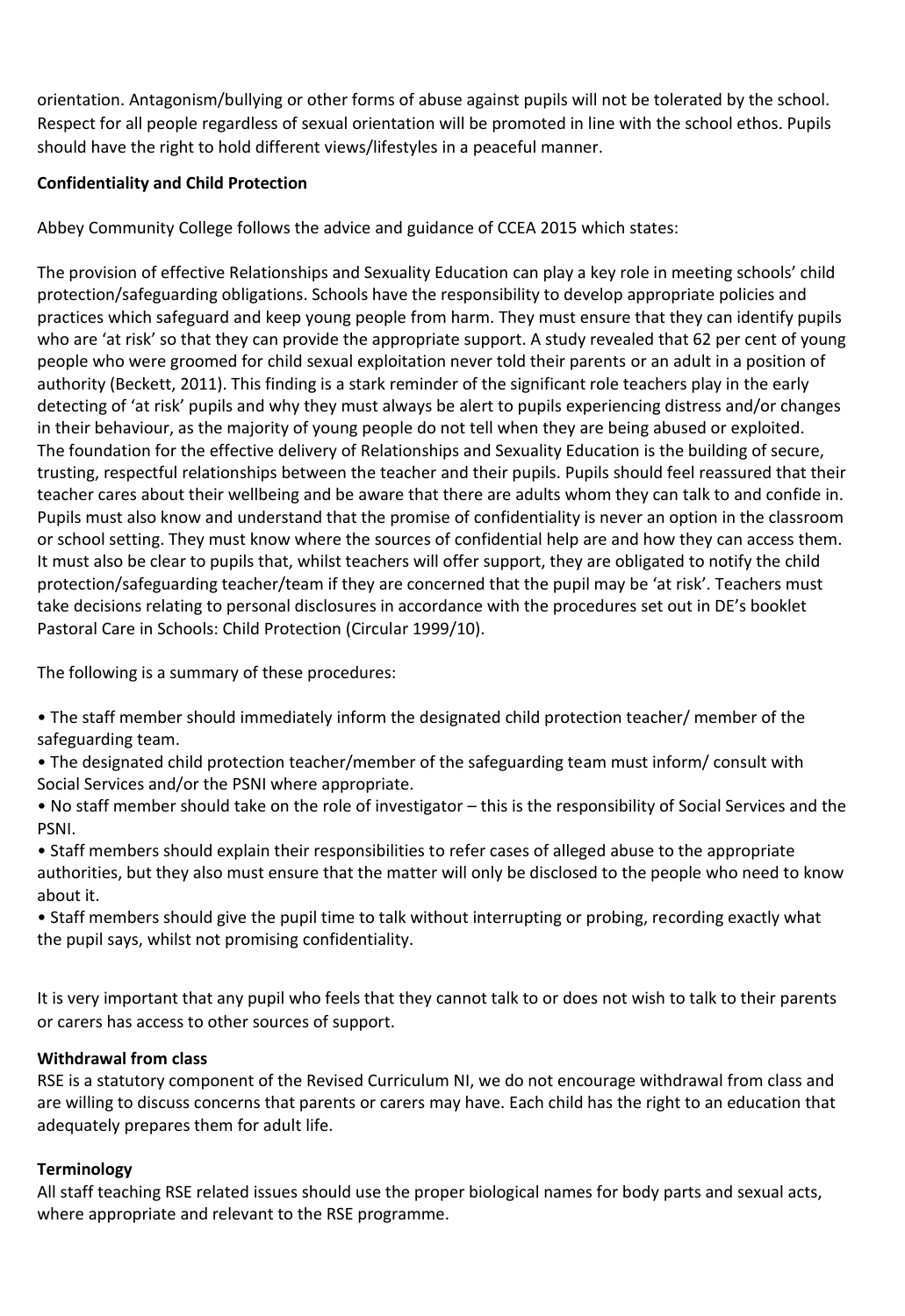## **Special Educational Needs (SENCO)**

Materials will be adapted through teacher differentiation to meet the SEN of individual pupils and, where necessary, the particular needs of groups of pupils. On occasion the SENCO may be asked for advice/input in the development of these materials.

## **Monitoring and Evaluating the RSE Programme:**

- The RSE co-ordinator, in partnership with all teachers involved in delivering the RSE programme, will be involved, on an ongoing basis, in monitoring and evaluation of the effectiveness and relevance of the programme. This will be based on feedback from the pupils, teachers and parents.
- The aims of the RSE programme, as listed in this policy, will be at the forefront of any monitoring and evaluation in order to ensure the aims are being achieved.
- Evaluations will be carried out at the end of the unit of study for each of the year groups. CCEA provide template questionnaires and End of Unit Evaluations in their guidance material (Love Matters)
- Evidence of pupils learning might include:
- 1. Pupils' RSE Booklets
- 2. Class Contracts 'What's In, What's Out'
- 3. Evaluation sheets at the end of each unit of study

## **Resources**

All resources (which include Multi-Media, Internet sites, CD ROMs, DVDs, books, articles and periodicals) are vetted by the RSE Co-ordinator before use to ensure they are consistent with the school's policy and ethos.

## **The use of outside agencies**

When Education and/or Health professionals from statutory or voluntary organisations are invited into the school, the activities which the agency or individuals undertake will complement the on-going programmes within the school. Care will be taken to ascertain that they have read and are willing to comply with the school policy, and that they know what has been taught in preparation for their visit and what will be done as follow-up. A member of staff, will always be present when an individual or a representative from an agency is taking a class or giving a presentation to a year group. Outside agencies need to add value to what school has taken ownership for.

## **WHO WILL TEACH IT?**

We believe at Abbey Community College that all teachers should be a supportive role model for our pupils and that it is every teacher's responsibility therefore to build secure, nurturing classrooms that will develop protective factors essential for resilience in our pupils.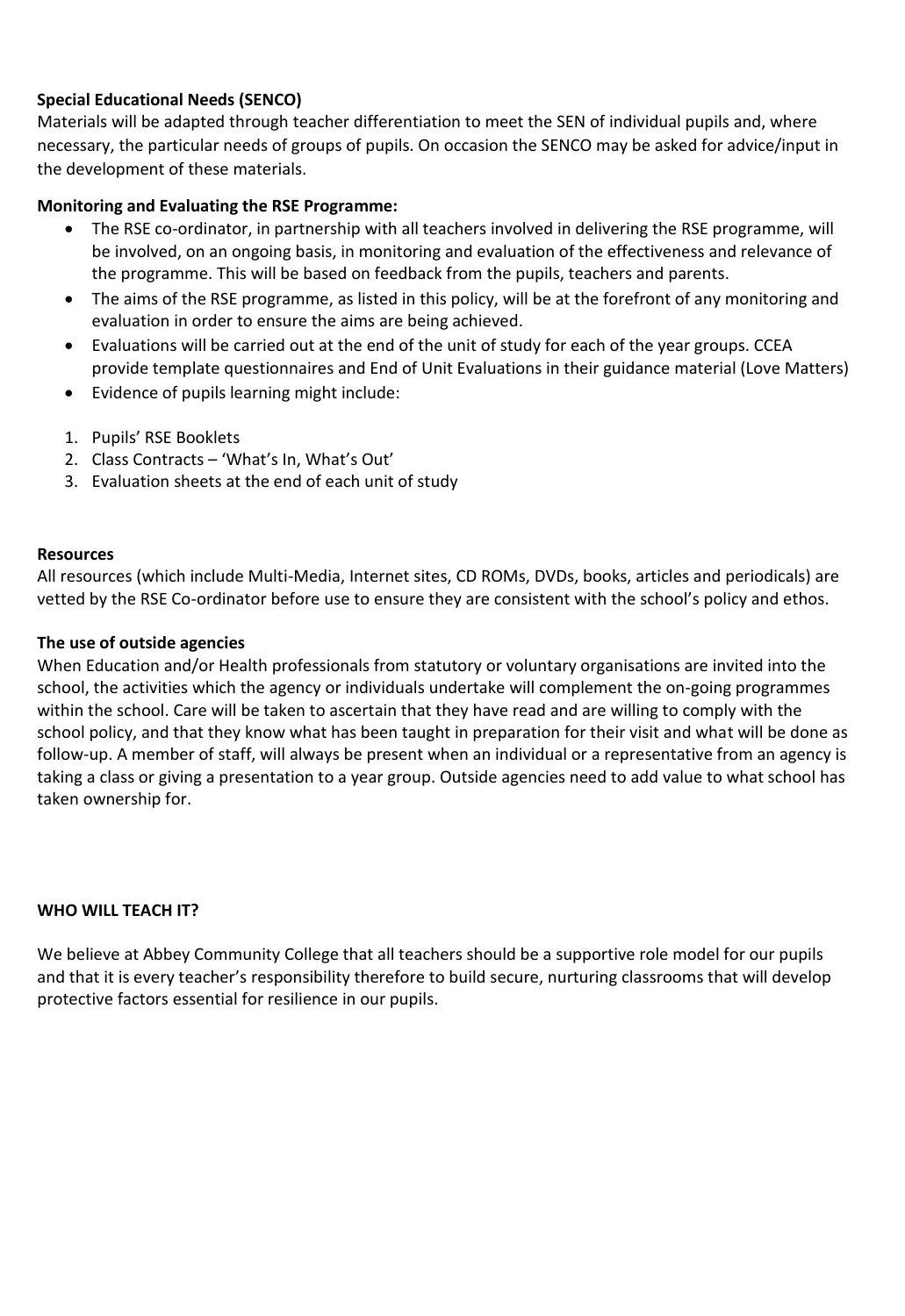## **DENI/CCEA GUIDANCE ON RSE**

All students have a right to learn in a safe environment; to be to be treated with respect and dignity and not to be treated any less favourably on grounds of their actual or perceived sexual orientation. (Equality Commission on Eliminating Sexual Orientation Discrimination in Northern Ireland).

- Age of Consent for sexual activity in NI is 16 years (Sexual Offences Order 2008)
- Teachers and students will not be expected to ask or answer any personal questions.
- Pupils and parents should be informed that confidentiality cannot be maintained.
- The principal/designated teacher must be informed of any disclosures which might suggest that a pupil is at risk or that physical or sexual abuse is suspected.
- Teachers can provide general educational advice to all pupils as part of the curriculum which is supportive of the role of parents.
- There will be occasions when teachers will have to exercise their discretion and judgement about how to deal with particular issues raised by an individual or a group of pupils. In all cases, teachers should encourage pupils to discuss any issues and concerns they might have with their parents.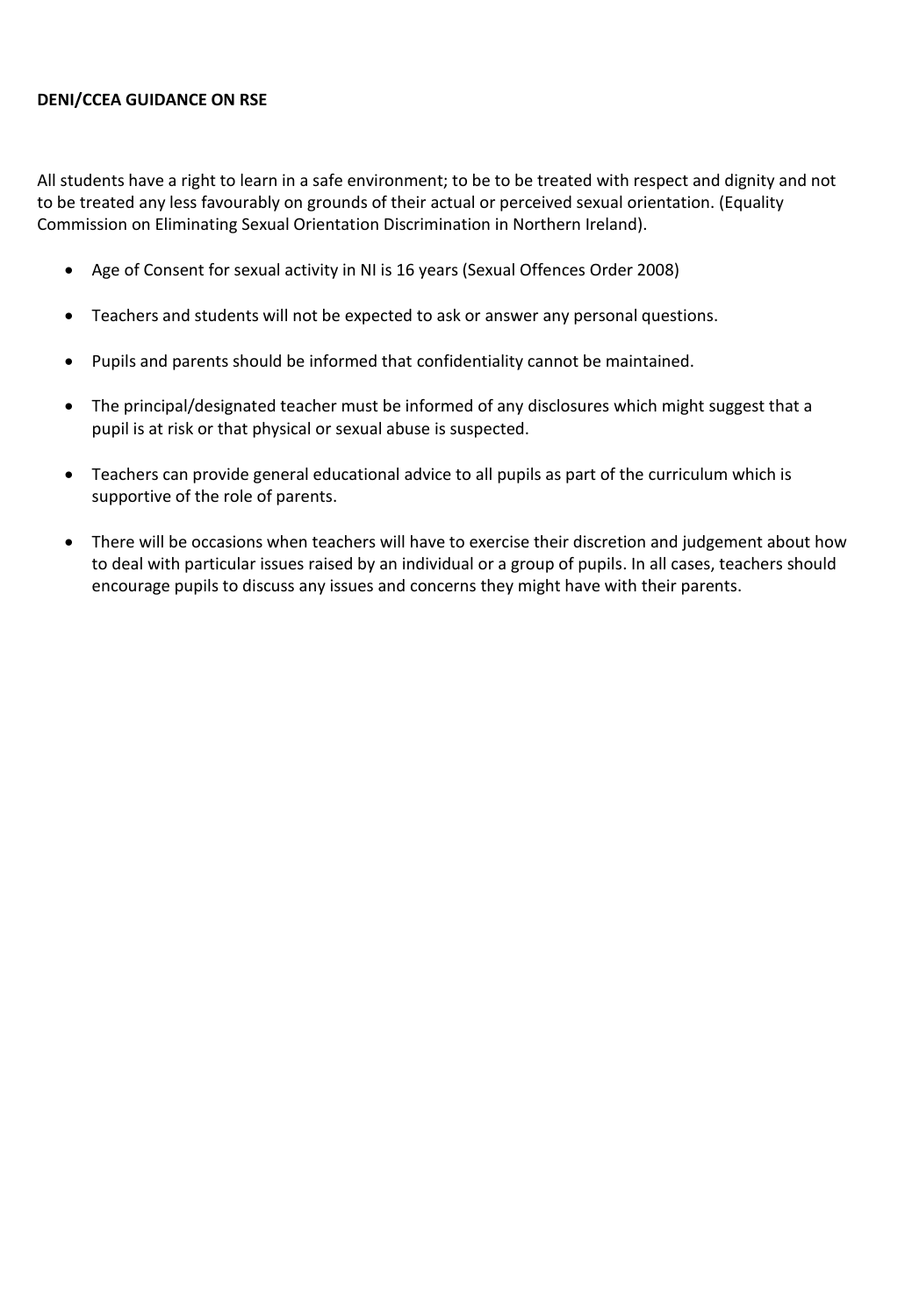**APPENDIX 1 Other policy links: Pastoral Care Mobile Phone Internet Drugs Education Confidentiality Safeguarding/child protection policy Positive Behaviour Policy** 

# **Appendix 2 DE Circulars** Subject: **RELATIONSHIP AND SEXUALITY EDUCATION (RSE) GUIDANCE**

## **Target Audience:**

- Principals and Boards of Governors of all grant-aided schools;
- Education Authority;
- Council for Catholic Maintained Schools;

Council for Curriculum, Examinations and Assessment;

Comhairle na Gaelscolaíochta; and Northern Ireland Council for Integrated Education.

**Summary of Contents:** 

This Circular advises school authorities about revised Relationship and Sexuality Education guidance produced by CCEA on behalf of the Department of Education. **Enquiries:** 

Any enquiries about the contents of this Circular should be addressed to: Curriculum Support Team Department of Education Rathgael House Rathgill Balloo Road

BANGOR BT19 7PR

**Circular Number:**  2015/22 **Date of Issue:**  26 August 2015 **Governor Awareness:**  Essential **Status of Contents:**  Advice **Related Documents:**  DE Letter of 14 January 2014 DE Circular 2013/16 DE Circular 2010/01

## **Superseded Documents:**

CCEA Guidance Material

DE Circular 2001/15 **Expiry Date:**  Not applicable

## **DE Website:**

http://www.deni.gov.uk **Tel: 02891 279533 Fax: 02891 279100 E-mail:**  curriculum.supportteam@deni.gov.uk

Appendix 3

Schemes of Work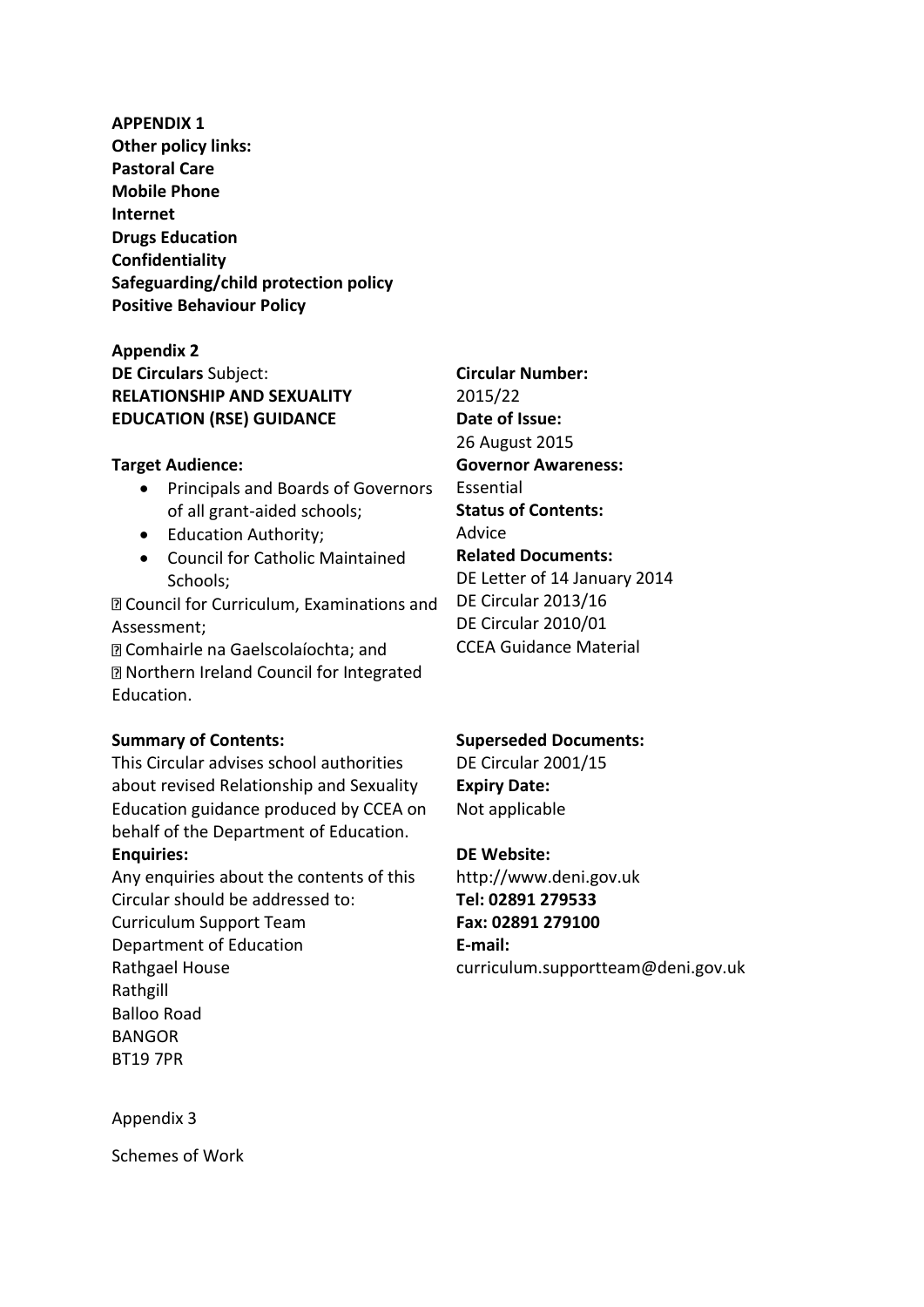## **Appendix 4**

## **List of contacts websites:**

Keeping young people safer in the digital world

www.saferinternet.org.uk

UK Safer Internet Centre have produced a range of resources to help schools teach pupils about staying safe online. These include resources on teaching about the consequences of 'sexting' and how to prevent the sharing of images. There are also links to other valuable websites which offer similar resources.

www.childline.org.uk

The NSPCC has produced resources to make it easier for children and young people to get help about 'sexting'.

www.thinkuknow.co.uk

Child Exploitation and Online Protection (CEOP) 'thinkuknow' website contains advice and resources for teachers exploring the risks which children and young people are exposed to when online. CEOP have produced targeted advice and guidance for 11–13 year olds, 14+ years, parents or carers, and teachers.

www.childnet.com/teachers-and-professionals

Childnet International provides in-depth advice for teachers in their 'hot topics' section, covering issues such as 'sexting', online grooming, cyber bullying and online gaming safety. There is also an online resource bank which contains lesson plans and activity ideas suitable for young people up to nineteen years old – this is available at www.childnet.com/resources.

www.ceop.police.uk/Documents/ceopdocs/externaldocs/ACPO\_Lead\_position\_on\_Self\_Tak en\_ Images.pdf

Information on policy and procedures relating to sexting in Northern Ireland is available from the Association of Chief Police Officers of England, Wales and Northern Ireland. Recognising and challenging inappropriate behaviour

www.thinkuknow.co.uk

CEOP have created a short film entitled Exploited to help young people stay safe from sexual exploitation by being able to recognise the signs. It compares an exploitative friendship or relationship with a healthy relationship, and gives young people clear information about reporting abuse and accessing support.

www.safertoknow.info

The Safeguarding Board for Northern Ireland's (SBNI) website contains useful information and resources to raise awareness on child sexual exploitation.

www.gov.uk/government/uploads/system/uploads/attachment\_data/file/97773/teenabuse-toolkit.pdf

Expect Respect: A Toolkit for addressing Teenage Relationship Abuse is a teaching resource that challenges the attitudes of teenagers to violence and abuse in relationships.

Sexual health issues

www.thinkitthrough.org.uk

This website provides advice for young people about healthy relationships and also has links to other organisations in Northern Ireland.

www.nidirect.gov.uk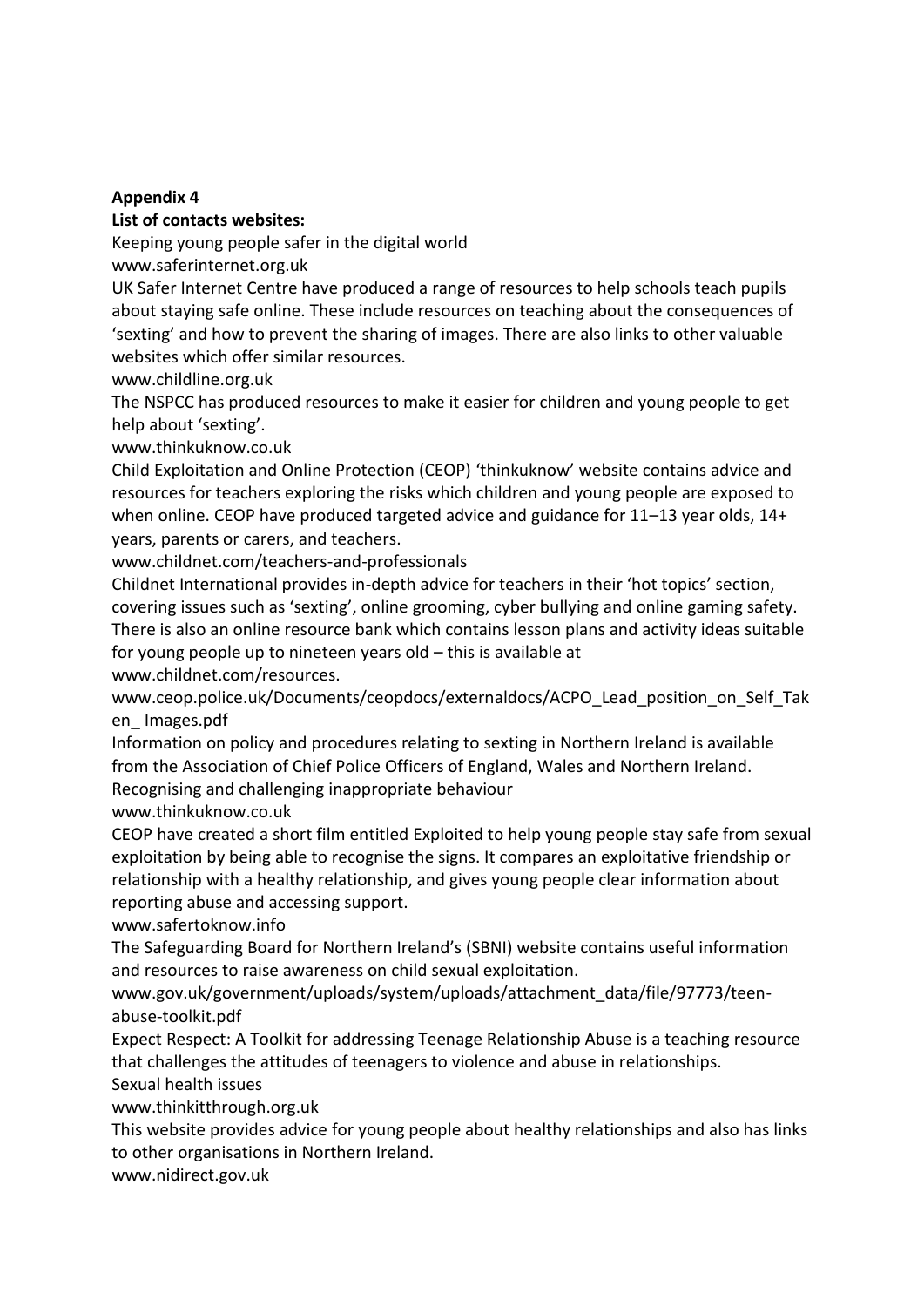This provides useful advice for young people about sexual health and pregnancy. www.fpa.org.uk

This factsheet summarises some of the key points of UK law relating to sexual behaviour. www.qub.ac.uk

Queen's University Belfast have produced a resource entitled If I were Jack about teenage men and unintended pregnancy. It encourages pupils to consider and reflect on all of the options and consequences associated with unintended pregnancy.

www.crisispregnancy.ie

As part of their Crisis Pregnancy Programme the Health Service Executive in Dublin have produced B4UDecide, a free, downloadable teaching resource for Relationships and Sexuality Education.

www.brook.org.uk

As well as classroom activities and lessons, posters and leaflets, Brook also offers training for teachers to develop their knowledge and confidence of teaching issues such as safeguarding, contraception choices, relationships and sex advice, sexuality, sexual health and pregnancy advice.

Sexual orientation, gender identity and homophobic bullying

www.stonewall.org.uk

www.schools-out.org.uk

Schools Out is a UK charity committed to helping make schools safe and inclusive for everyone.

www.the-classroom.org.uk

This website provides detailed advice on many aspects of teaching and learning to make LGBT people visible in education. It includes presentations, detailed lesson plans and a range of inclusive teaching resources celebrating diversity.

www.tes.co.uk

www.exceedingexpectations.org.uk

The 'exceeding expectation initiative' is designed to tackle homophobia and address sexuality with young people. This website is divided into three main sections and provides useful background information on what homophobia is, responding to homophobic bullying and the homophobic bullying experiences of young people.

www.endbullying.org.uk

The Northern Ireland Anti-Bullying Forum includes resources on cyber bullying and homophobic bullying.

www.rainbow-project.org and www.cara-friend.org.uk

The Rainbow Project in partnership with Cara-Friend offers free training to schools on homophobic bullying. They also develop educational resources and offer awareness-raising workshops for pupils.

www.nidirect.gov.uk

This website provides information for young people on sexual identity.

www.transgenderni.com

This website provides advice for schools who want to explore issues around gender and identity, and advises on dealing with transgender issues for children at school.

# **REFERENCES**

## **CCEA 2015 RSE Guidance**

**SBNI professional Guidance CSE**